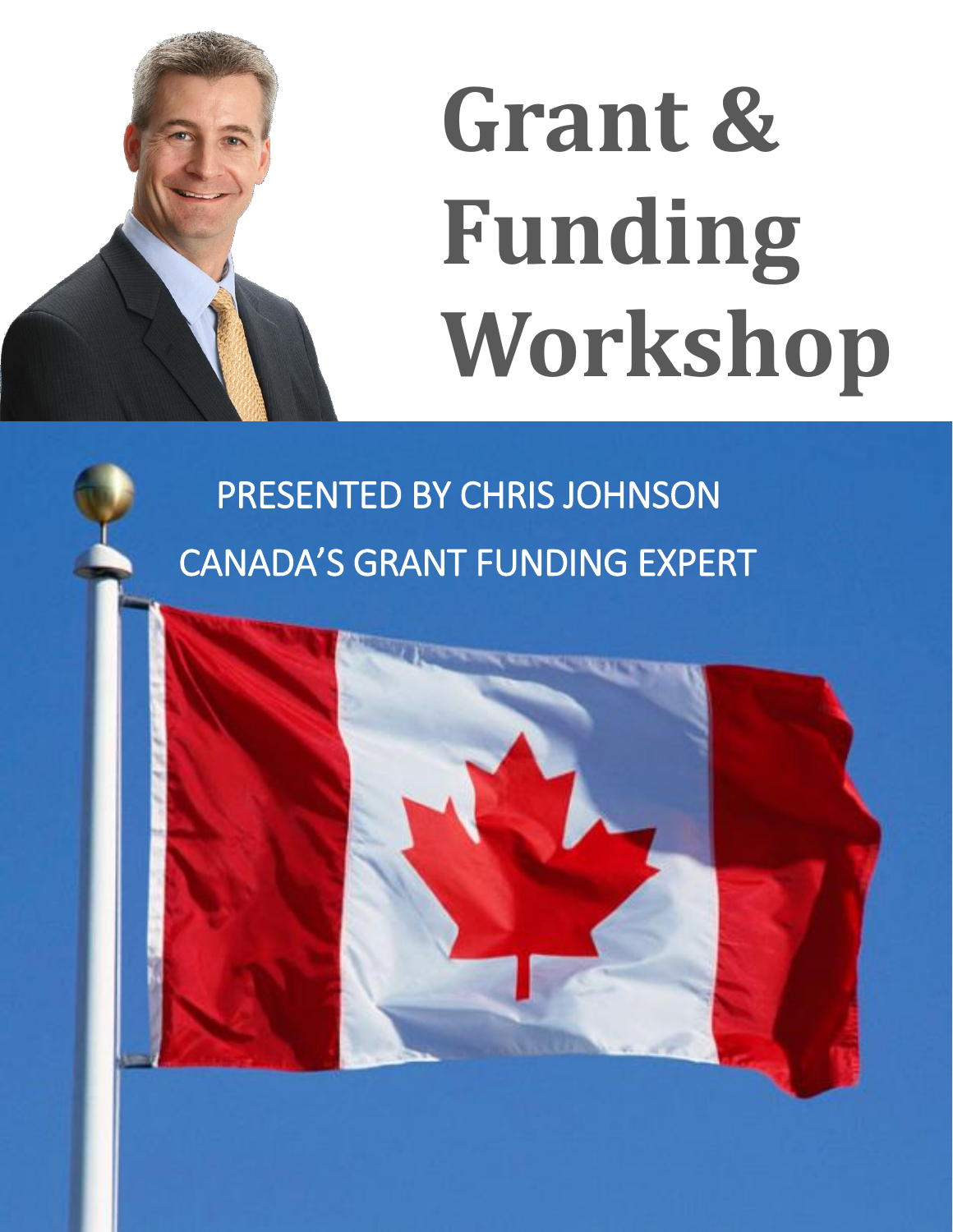The information in this booklet is relevant at the time of publication but is not a guarantee of receiving funding from any of the sources provided. The content is not to be taken as investing or business advice, and the author recommends seeking the advice of professional financial advisors, accountants, and lawyers before making any business or investing decisions. This information provided herein is gathered from numerous publicly available online government and private sector websites. The Author is not responsible for any decisions or actions taken by the reader to use this information for business or investing purposes.

Visit Chris Johnson—Canada's Grant Funding Expert—online:



**GrantFundingExpert.org**



**Facebook.com/TheGrantFundingExpert**



**Twitter.com/GrantFundingExp**



**YouTube.com/user/GrantFundingExpert**

**Linkedin.com/in/GrantFundingExpert**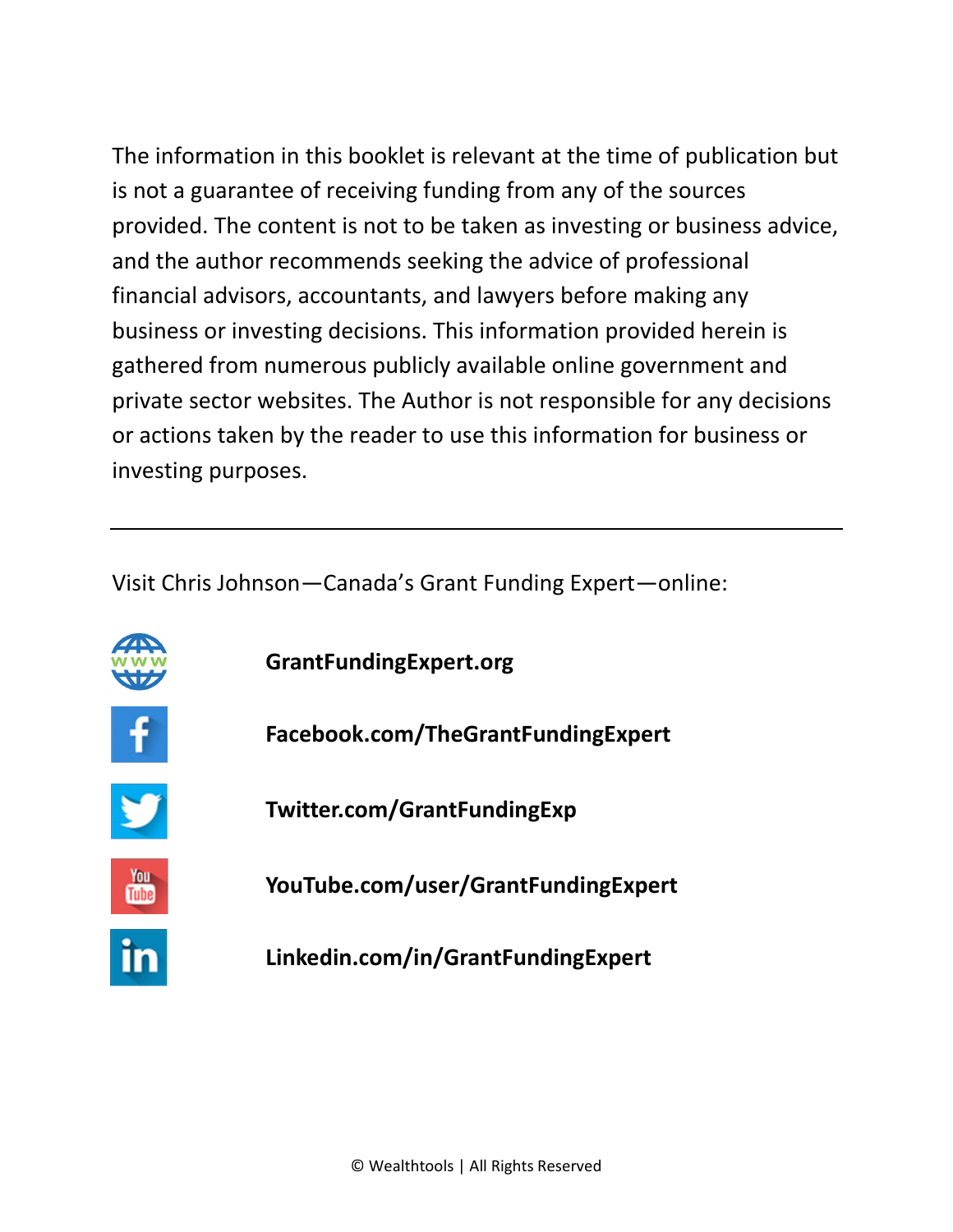

**Useful Business Resources** 

Presented by Chris Johnson

#### **Financing for Starting a Business**

Do you need a loan to start or buy a business, or to pay for property and equipment to set up your business? Financing may be available to entrepreneurs who demonstrate:

- Market and sales potential
- Expertise in your chosen field and your management team
- **·** Investment in your business

https://www.bdc.ca/en/financing/business-loans/pages/financing-startinga-business.aspx

#### **Futurpreneur Start-Up Program**

If you are 18 to 39 years old, you could get a loan of \$15,000 to start or buy a business if you:

- Create a business plan for a business that will be full time
- Own at least 51% of your business
- Work with a mentor for two years

http://www.futurpreneur.ca

#### **Community Futures Programs**

Community Futures' small business programs include financing and training tools for entrepreneurs living in rural British Columbia to get a great start with launching a business.

http://www.communityfutures.ca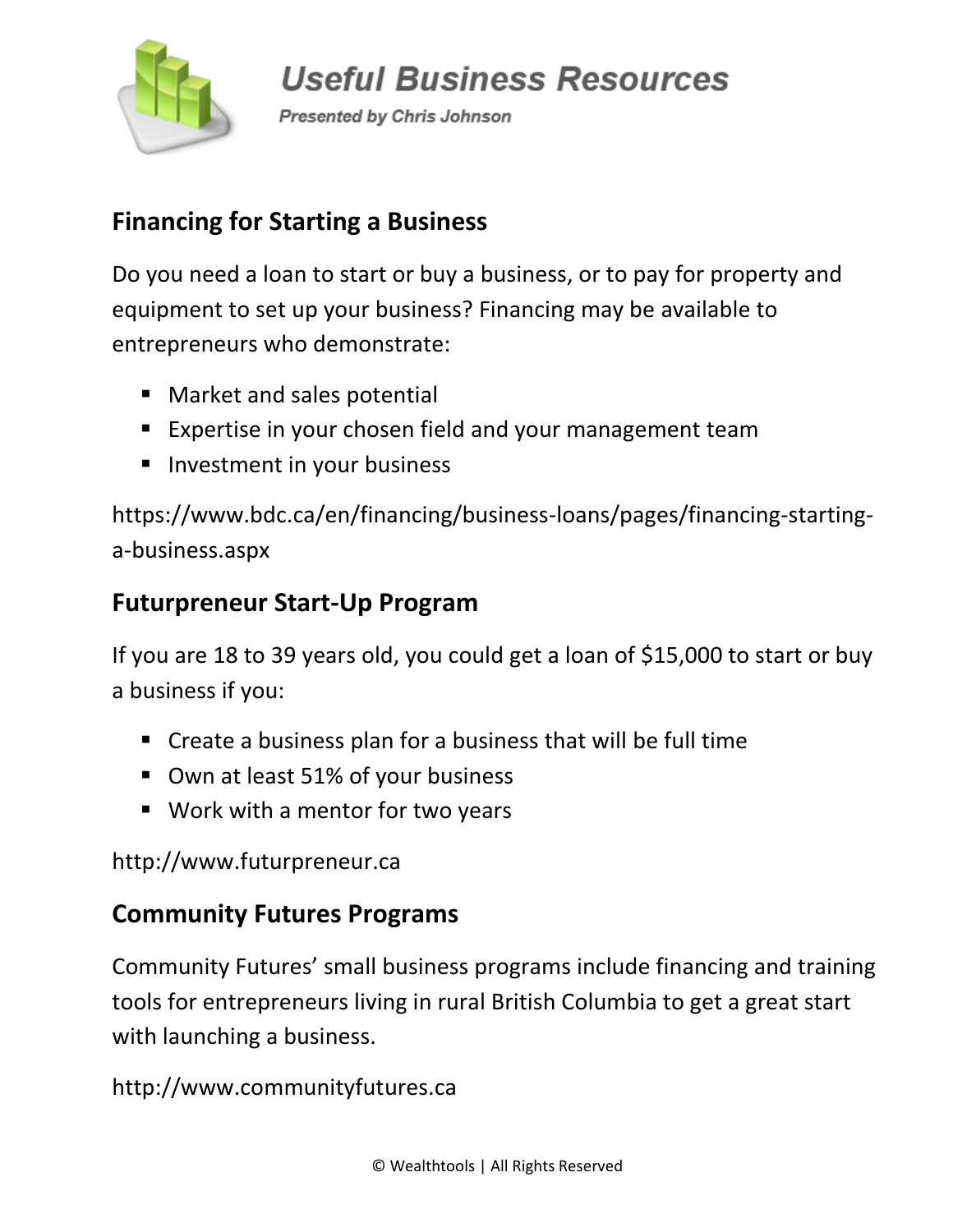

**Useful Business Resources** 

Presented by Chris Johnson

#### **Women's Enterprise Initiative Loan Program**

Are you a woman living in Western Canada who is looking for money to start, grow, or buy a business? This initiative can provide you up to \$150,000 in funding, as well as advisory services, business training, and networking opportunities with other businesswomen. Your business must be 50% or more owned or controlled by a woman.

http://www.womensenterprise.ca

#### **Skills Link**

You could get up to \$50,000 to hire and train a youth between the ages of 15 and 30 for local or regional projects that last up to 30 weeks. You provide experience and get the help you need.

https://www.canada.ca/en/employment-social-development/services/ funding/skills-link.html

#### **Financing for an Equipment Purchase**

You can apply for a loan to cover a large portion of the cost of buying new or used equipment for your business. Your loan can be used to buy:

- Equipment for manufacturing products
- Special technology
- Commercial vehicles for shipping your goods

https://www.bdc.ca/en/financing/business-loans/pages/equipmentfinancing.aspx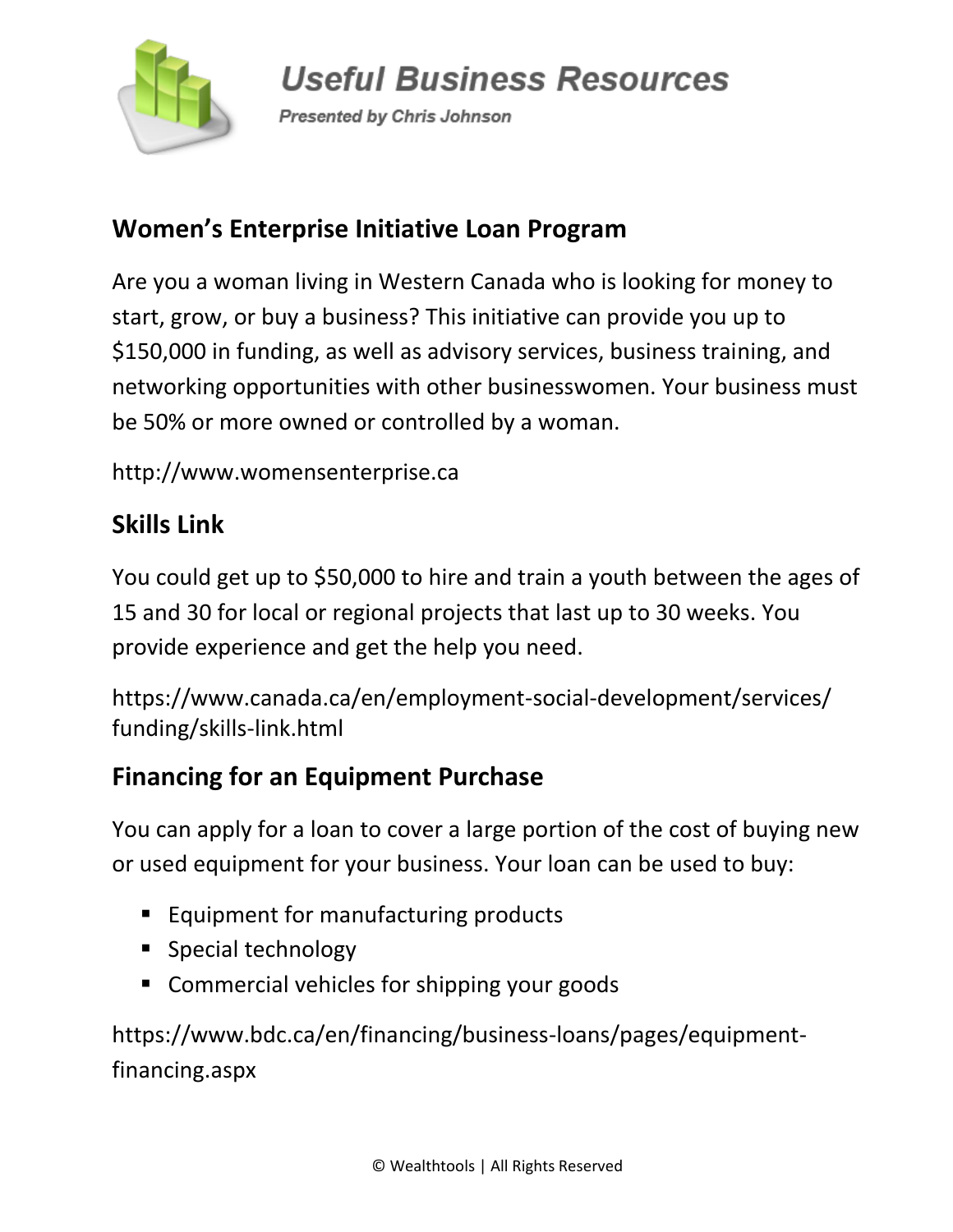

**Useful Business Resources** 

Presented by Chris Johnson

#### **Canada Job Grant**

If you are an employer you could get a grant to cover up to ⅔ of the costs of training for your employees, to a maximum of \$10,000 per grant. Some examples of eligible costs are tuition, examination fees, textbooks, software, and other required materials.

https://www.canada.ca/en/employment-social-development/ programs/job-grant.html

#### **Financing for Land and Building Purchase**

Do you need larger, more modern facilities for your business in BC (or elsewhere)? You can apply for funding to help with commercial real estate costs to help replace working capital already spent or to:

- Buy land on which to build your facilities
- Buy existing buildings
- Expand the building that you own
- Renovate the building that you rent

https://www.bdc.ca/en/financing/business-loans/pages/commercial-realestate-financing.aspx

#### **Futurepreneur Canada Side Hustle**

If you're a young professional (18 to 39 years old) with a full-time job, you can get up to \$15,000 and mentoring to launch or grow a side business.

https://www.futurpreneur.ca/en/get-started/side-hustle/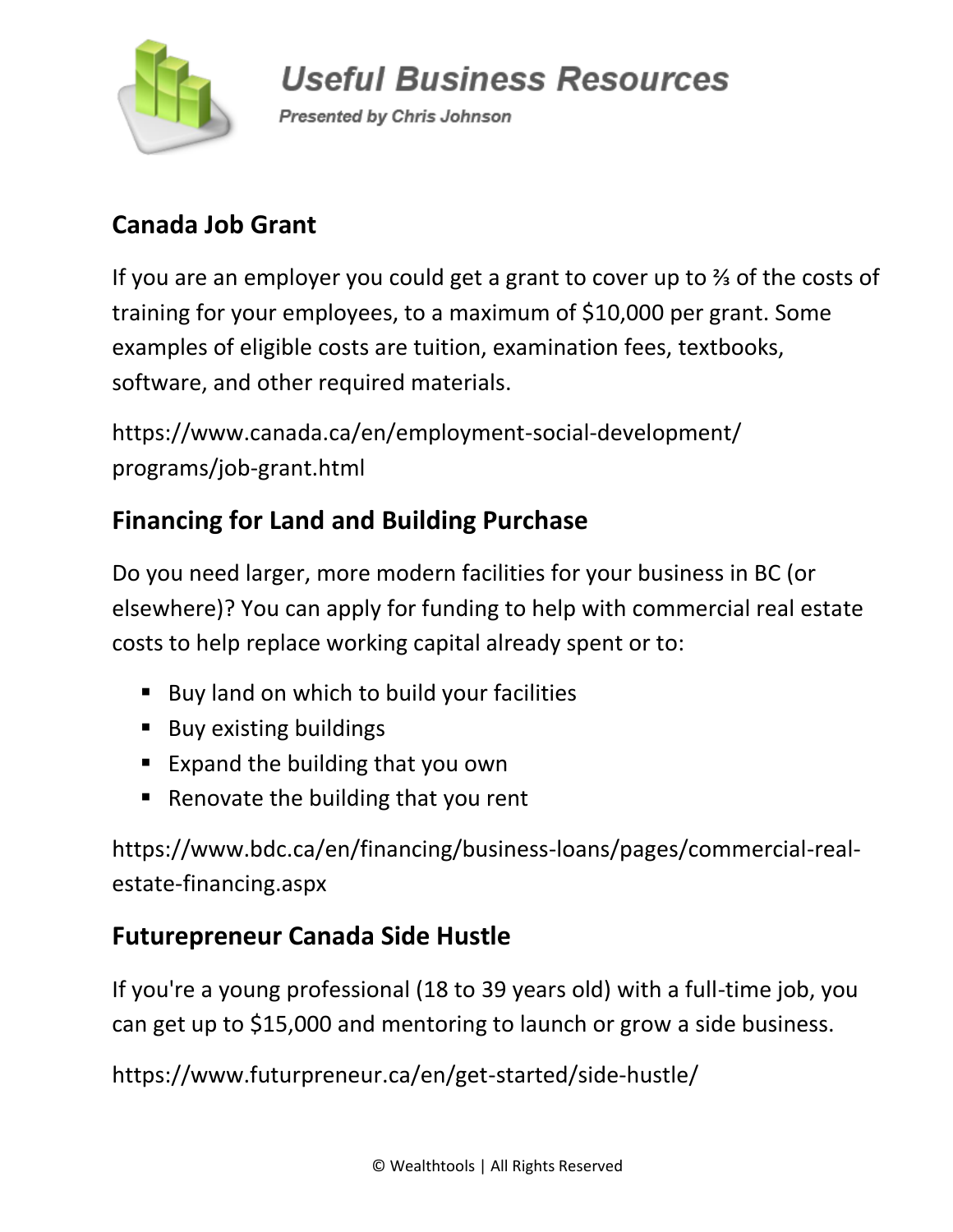

**Useful Education Resources** 

Presented by Chris Johnson

#### **StudentAid BC**

StudentAid BC helps eligible students with the cost of their post-secondary education through loans, grants, bursaries, scholarships, and special programs, plus programs for help repaying loans.

https://studentaidbc.ca/apply/how-to-apply

#### **BC Loan Forgiveness Program**

Recent graduates in some professions can have their BC student loans forgiven by agreeing to work at publicly funded facilities in British Columbia. In some cases, eligibility also includes working in an under-served area of BC. If you qualify for the program, the government of BC will forgive your outstanding BC student loan debt at a rate of 20% per year. After five years, your BC student loans will be paid in full. While you are in the loan forgiveness program, the provincial government will also pay any outstanding interest that accumulates during each year you are registered in the program.

https://studentaidbc.ca/repay/repayment-help/bc-loan-forgivenessprogram

#### **Programs for Part-time Students in BC**

Part-time students at a designated institution may qualify for:

- Part-time Canada student loans
- Canada Student Grant for Part-Time Studies
- Canada Student Grant for Part-time Students with Dependants

https://studentaidbc.ca/explore/part-time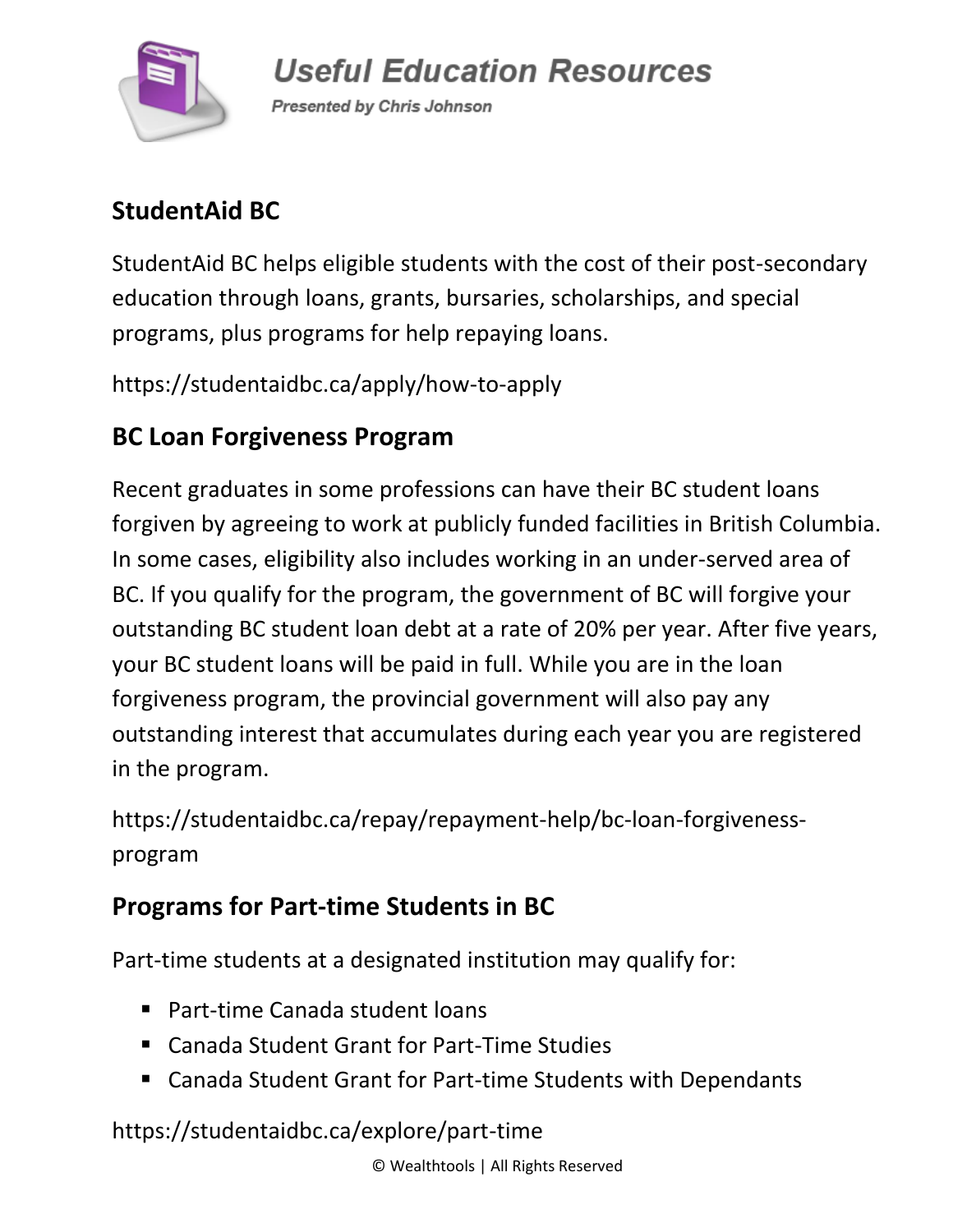

#### **Canada Student Grant for Students from Middle-Income Families**

The Canada Student Grant for Students from Middle-Income Families is a grant that provides a payment for every month of study. You can get this grant for each year of your undergraduate studies as long as you qualify. You are eligible if you:

- Apply and qualify for student financial assistance
- Are from a middle-income family as defined by the Canada Student Loans Program
- Are enrolled full-time in a program that is at least 2 years in duration (at least 60 weeks) at a designated post-secondary institution

https://www.canada.ca/en/employment-social-development/services/ education/ grants/full-time.html

#### **Scholarships at the University of British Columbia**

Scholarships, awards, and prizes are provided by the university and by many other donors. They are usually based on academic performance. Most do not require financial need, although some combine need and merit.

https://students.ubc.ca/enrolment/finances/awards-scholarships-bursaries

#### **Scholarships at Simon Fraser University**

Here you'll find various ways of financing your education at Simon Fraser University, including scholarships and awards, student loans and bursaries, and the Work Study program. Funding is available for undergraduate and graduate students.

http://www.sfu.ca/students/financialaid.html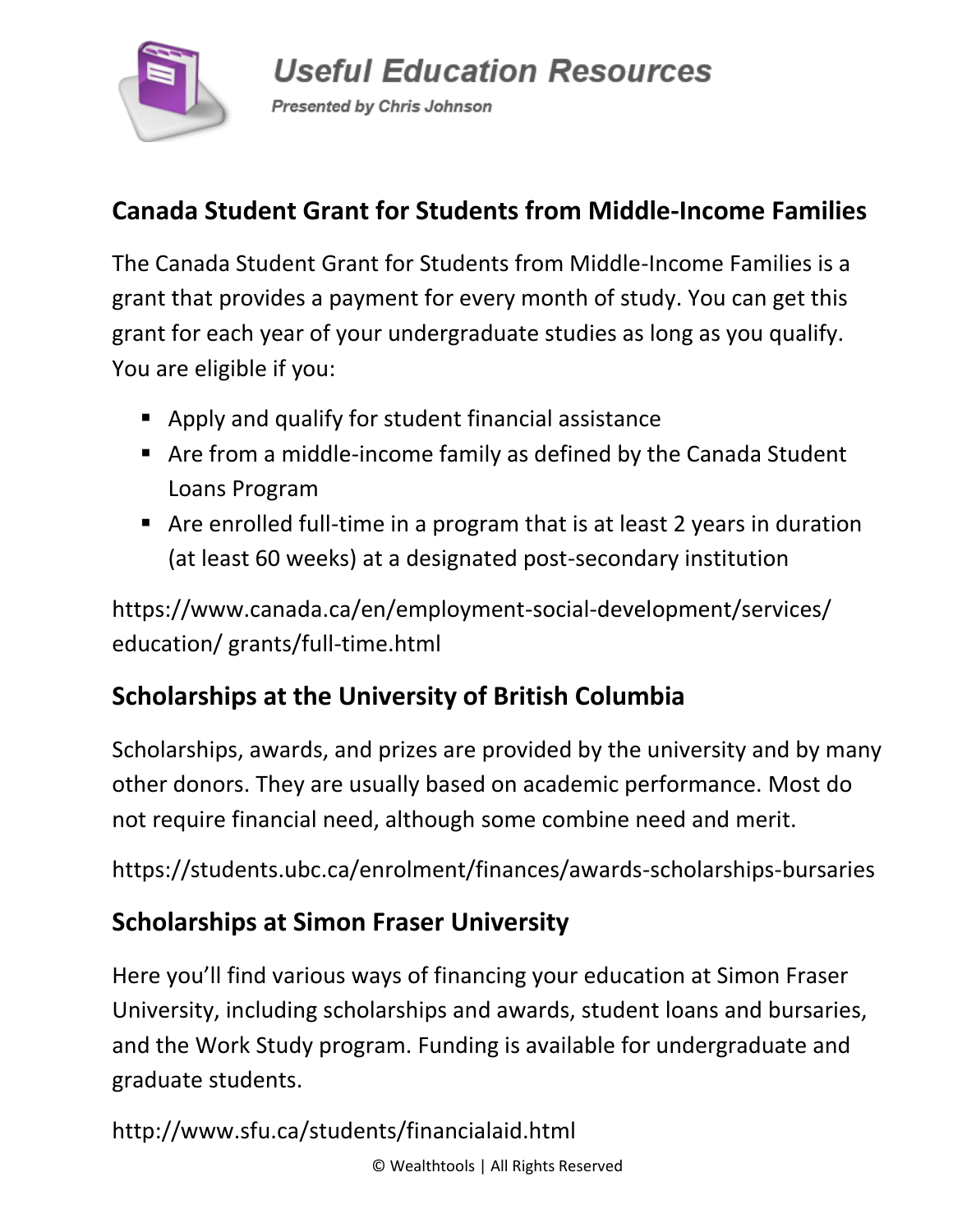

**Useful Education Resources** 

Presented by Chris Johnson

# **British Columbia Institute of Technology (BCIT) Awards, Scholarships, and Bursaries**

Check here for all kinds of funding to attend BCIT. One example is the BCIT Board of Governors' Entrance Award, available to students that have graduated from a B.C. Secondary School during the designated period.

The selection of candidates is based on an evaluation of academic achievement, participation and contribution to school activities, leadership and citizenship as well as volunteer and/or community service.

https://www.bcit.ca/finaid/awards/

#### **Vancouver Visual College of Art and Design Scholarships**

The Visual College of Art and Design high school scholarship competition will offer up to \$150,000 in scholarships this year. Check their website to see whether you may qualify.

http://www.vcad.ca/admissions/scholarships/

#### **Vancouver Island University Scholarships**

The Financial Aid & Award Office is committed to supporting students in their search for financial assistance. They work closely with the faculties and the Student Services branch of the Ministry of Advanced Education, Skills & Training to foster and support student access to financial assistance.

https://services.viu.ca/student-affairs/financial-aid-awards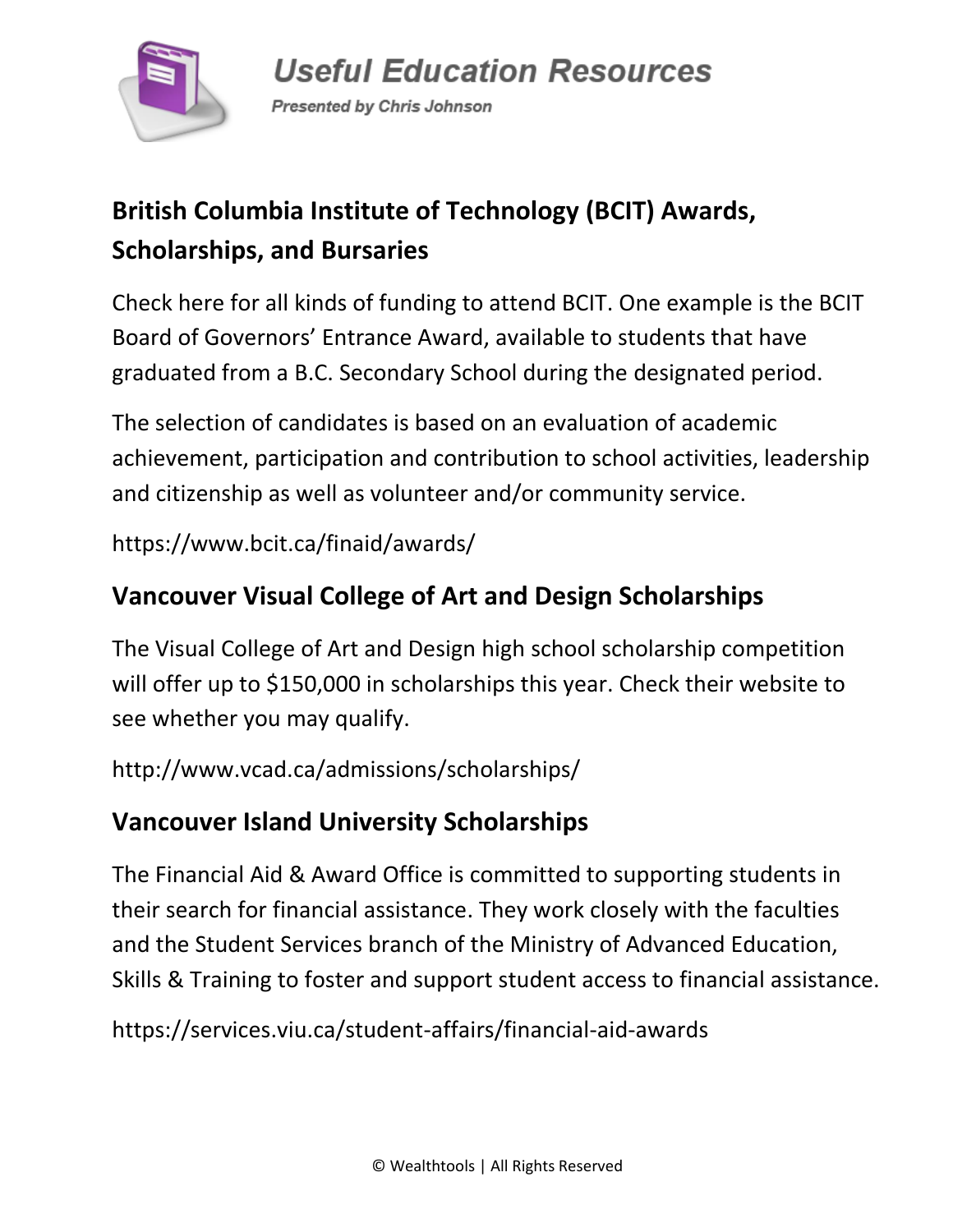

**Presented by Chris Johnson** 

#### **BC Home Owners Grants**

The basic grant can reduce your property tax. The amounts vary according to whether you are:

- Under 65 years of age
- $\blacksquare$  A senior
- A veteran
- A person with disabilities
- Living with a spouse or relative with disabilities
- A spouse or relative of a deceased owner

https://www2.gov.bc.ca/gov/content/taxes/property-taxes/annualproperty-tax/home-owner-grant

#### **BC Senior Home Owners Grants**

The home owner grant reduces the amount of property taxes you pay each year on your principal residence. By applying for the grant as a senior your property taxes may be reduced up to \$1,045, depending upon where you live. To be eligible for the grant, you must be a Canadian citizen or permanent resident 65 or older and living in BC.

https://www2.gov.bc.ca/gov/content/taxes/property-taxes/annualproperty-tax/home-owner-grant/senior

#### **Multiple Home Owner Grant**

As a property investor, here's a way you can help your tenants. The multiple home owner grant allows certain property owners to apply for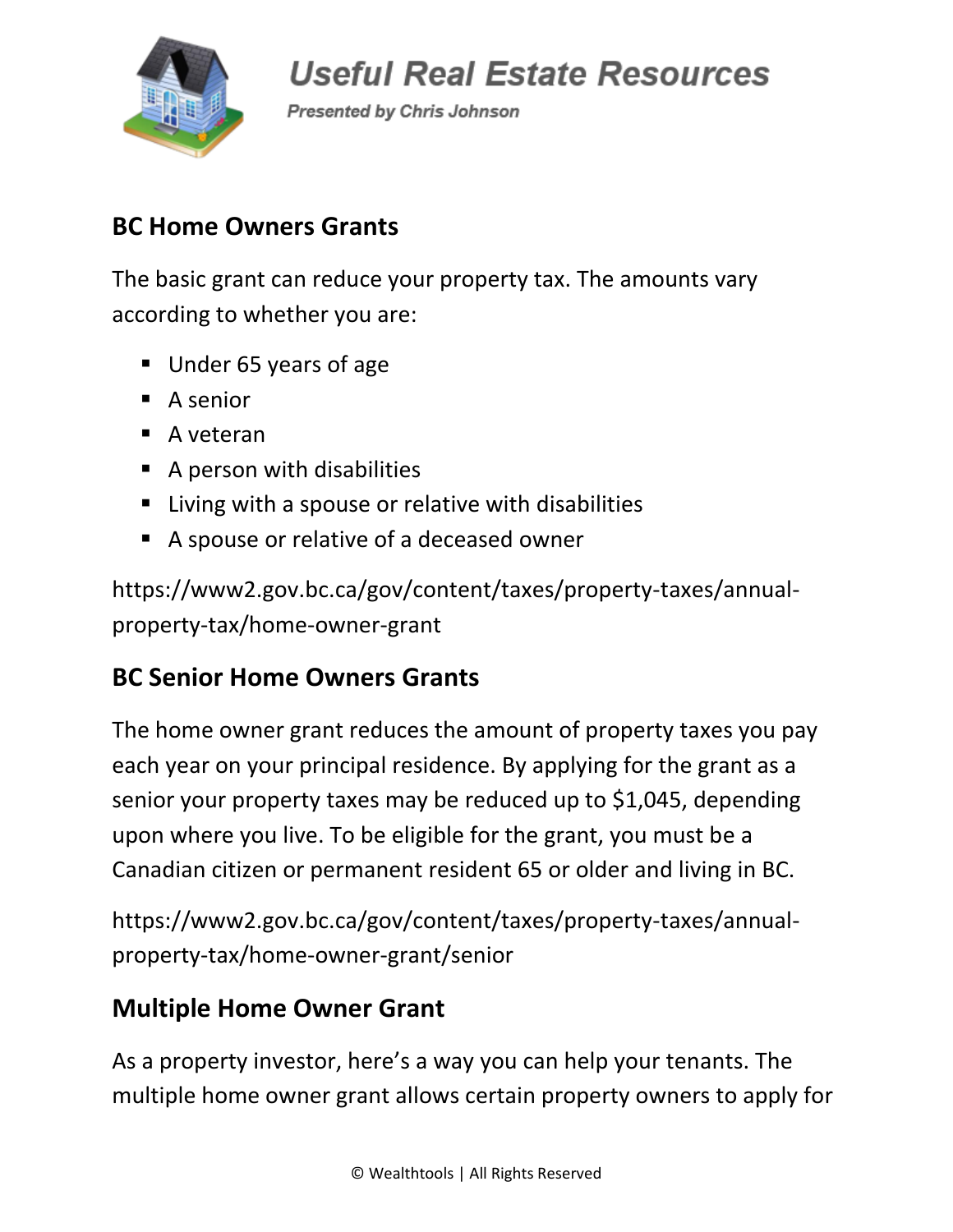

**Presented by Chris Johnson** 

the home owner grant on behalf of eligible occupants living in their building or on their property. If you own property that qualifies for the multiple home owner grant, you and the eligible occupants must work together to claim the grant each year.

https://www2.gov.bc.ca/gov/content/taxes/property-taxes/annualproperty-tax/home-owner-grant/multiple

#### **GST Rebate on New Homes**

You may be eligible for a new housing rebate for some of the GST paid if you are an individual who:

- Purchased new housing or constructed or substantially renovated housing, which could include housing on leased land (if the lease is for at least 20 years or gives you the option to buy the land), for use as your (or your relation's) primary place of residence
- Purchased shares in a co-operative housing (co-op) complex for the purpose of using a unit in the co-op for use as your (or your relation's) primary place of residence
- Constructed or substantially renovated your own home, or hired someone else to construct or substantially renovate your home for use as your (or your relation's) primary place of residence and the fair market value of the house

https://www.canada.ca/en/revenue-agency/services/tax/businesses/ topics/gst-hst-businesses/gst-hst-home-construction/gst-hst-newhousing-rebate.html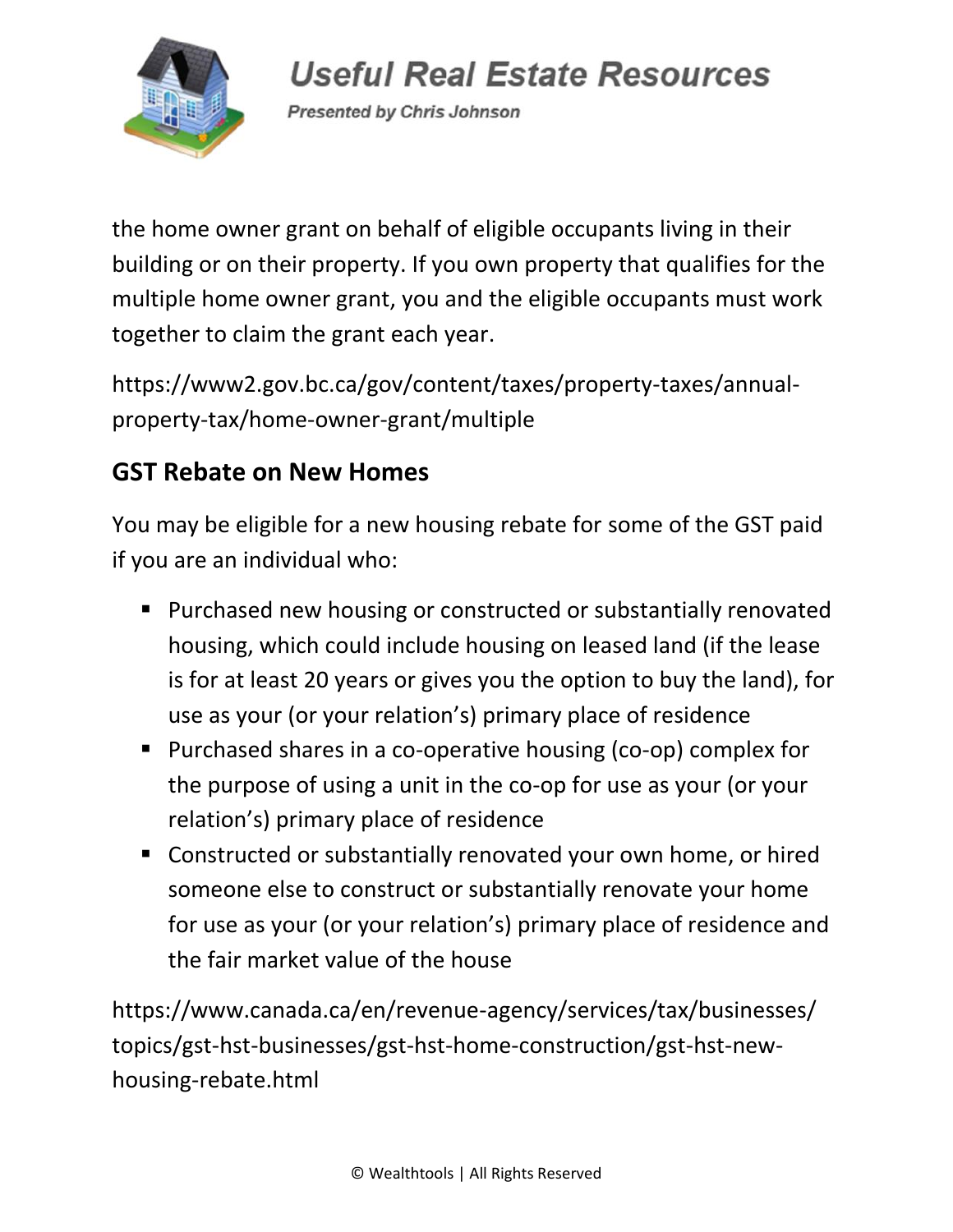

**Presented by Chris Johnson** 

## **BC Property Transfer Tax (PTT) First-Time Home Buyers' Program**

The First Time Home Buyers' Program reduces or eliminates the amount of property transfer tax you pay when you purchase your first home. If you qualify for the program, you may be eligible for either a full or partial exemption from the tax.

https://www2.gov.bc.ca/gov/content/taxes/property-taxes/propertytransfer-tax/exemptions/first-time-home-buyers

### **First-Time Home Buyers' Tax Credit (HBTC)**

The Home Buyers' Tax Credit (HBTC) allows first-time purchasers of homes, and purchasers with disabilities, to claim a tax refund in the year when they purchase a home. To be eligible for the Home Buyers' Tax Credit, you must meet both of these criteria:

- You or your spouse or common-law partner purchased a qualifying home.
- You are a first-time home buyer, which means that you did not live in another home owned by you or your spouse or commonlaw partner in the year of acquisition or in any of the four preceding years.

https://www.canada.ca/en/revenue-agency/services/tax/individuals/ topics/about-your-tax-return/tax-return/completing-a-tax-return/ deductions-credits-expenses/line-369-home-buyers-amount.html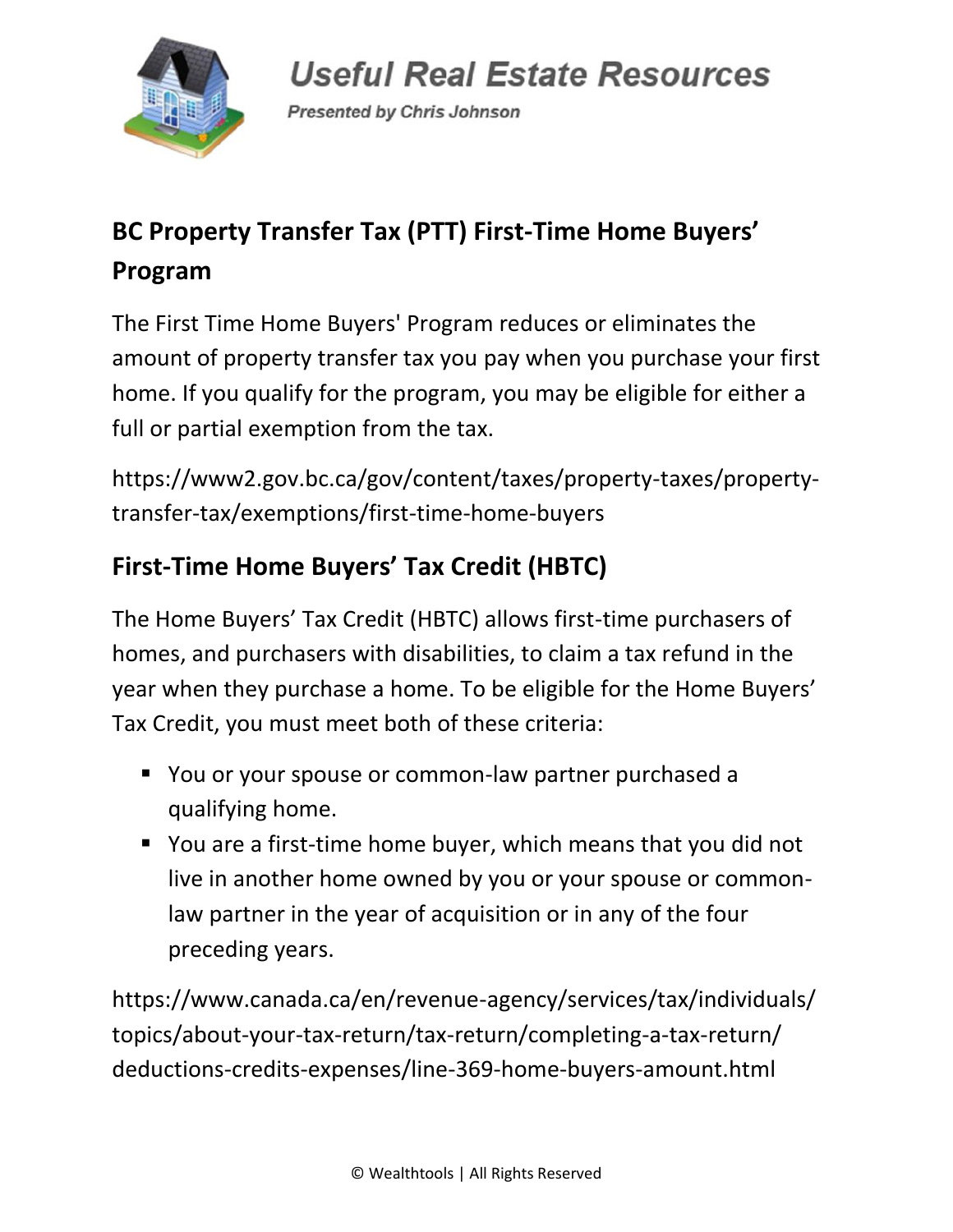

**Presented by Chris Johnson** 

#### **CMHC Mortgage Loan Insurance Premium Refund**

Canada Mortgage and Housing Corporation (CMHC) offers a premium refund of up to 25% on the CMHC mortgage loan insurance premium when you buy or build an energy-efficient home, or you buy an existing home and make energy-saving renovations. Most new homes built under a CMHC-eligible energy-efficient building standard will qualify.

https://www.cmhc-schl.gc.ca/en/finance-and-investing/mortgage-loaninsurance/the-resource/energy-efficient-housing-made-moreaffordable-with-mortgage-loan-insurance

#### **Low-Interest Home Renovation Loans**

Financial institutions offer 'green' loans for home owners making energy efficient upgrades. Vancity's Home Energy™ Loan offers deals on energy upgrade renovations. RBC's Energy Saver loan offers 1% off the loan interest rate or a \$100 rebate on a home energy audit.

https://www.vancity.com/Loans/TypesOfLoans/HomeEnergyLoan/ https://www.rbcroyalbank.com/personal-loans/energy-saver-loan.html

#### **Vancouver Heritage Conservation Program**

Vancouver has a range of incentives and protective measures that encourage the restoration and continued use of heritage buildings. Developers, property owners, and communities can benefit.

https://vancouver.ca/home-property-development/heritageconservation.aspx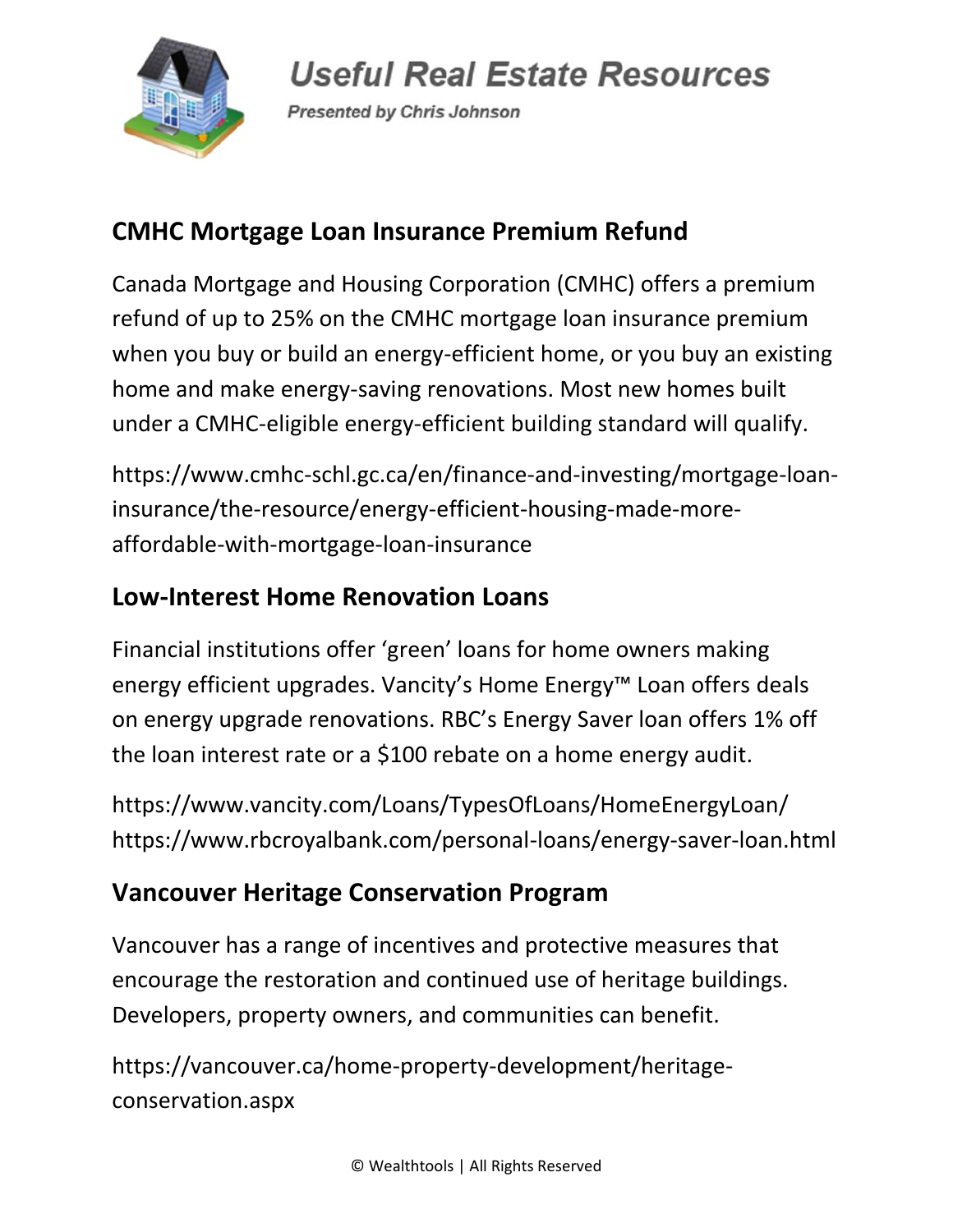

**Useful Miscellaneous Resources** 

Presented by Chris Johnson

#### **BC Early Childhood Tax Benefit**

The BC early childhood tax benefit (BCECTB) is a tax-free monthly payment to qualifying families to help with the cost of raising children under the age of six. This amount is in addition to the federal Canada Child Benefit.

https://www.canada.ca/en/revenue-agency/services/child-familybenefits/provincial-territorial-programs/province-british-columbia.html

#### **Vancouver Arts and Culture Grants**

Every year, the City of Vancouver and the Vancouver Park Board award over \$11 million to non-profit arts and cultural organizations through a variety of grant programs. City officials say they "appreciate the value that the arts bring to the lives of our citizens and the life of our city."

https://vancouver.ca/people-programs/arts-and-culture-grants.aspx

#### **British Columbia Unclaimed Property Society (BCUPS)**

Could you have a small fortune out there with your name on it right now? You can find out, through the British Columbia Unclaimed Property Society (BCUPS), a not-for-profit society created jointly by the Province of British Columbia and Vancouver Foundation. Their mission is to work with holders of unclaimed property to reunite rightful owners with their forgotten or unclaimed assets. The BCUPS database lists hundreds of millions of dollars in unclaimed funds—maybe including some that is yours.

#### https://unclaimedpropertybc.ca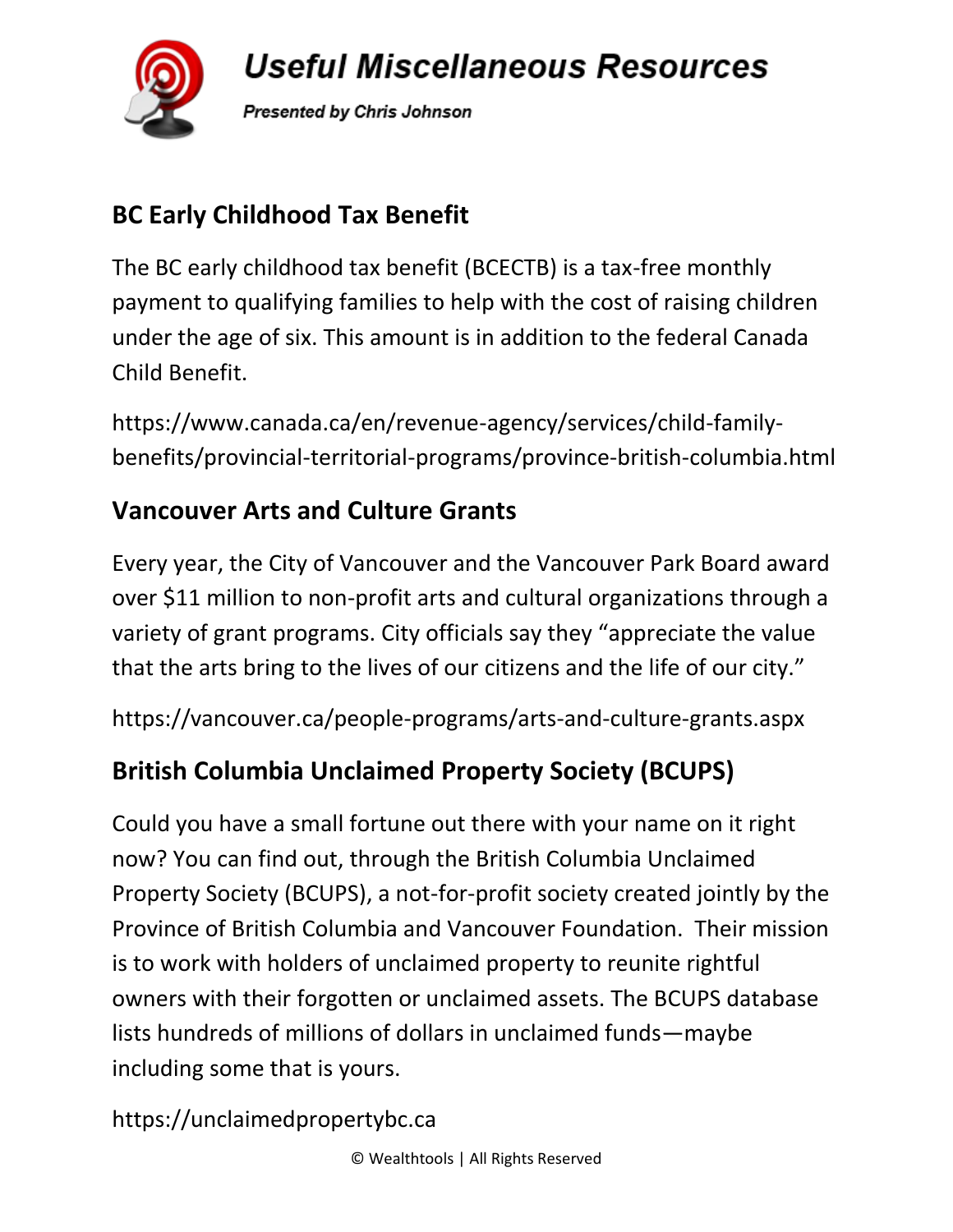

**Useful Miscellaneous Resources** 

Presented by Chris Johnson

#### **BC Gaming Grants**

Government gaming grants allow eligible organizations to apply for gambling revenues to support a broad range of programs and services. Human and social services, arts and culture, sport, public safety, K-12 students' extra-curricular activities and capital projects — all these areas are supported through gaming grants to community organizations.

https://www2.gov.bc.ca/gov/content/sports-culture/gamblingfundraising/gaming-grants

#### **Guide to Community Foundations in British Columbia**

This guide containing dozens of community foundations in BC and all across Canada is a great tool to find the right funding for your project.

https://www.communityfoundations.ca/find-a-community-foundation/

#### **City of Victoria "My Great Neighbourhood Grants"**

My Great Neighbourhood Grants support citizen-initiated projects and activities that animate community spaces and create gathering spots to bring people together.

https://www.victoria.ca/EN/main/residents/Neighbourhoods/mygreat-neighbourhood-grant-program.html